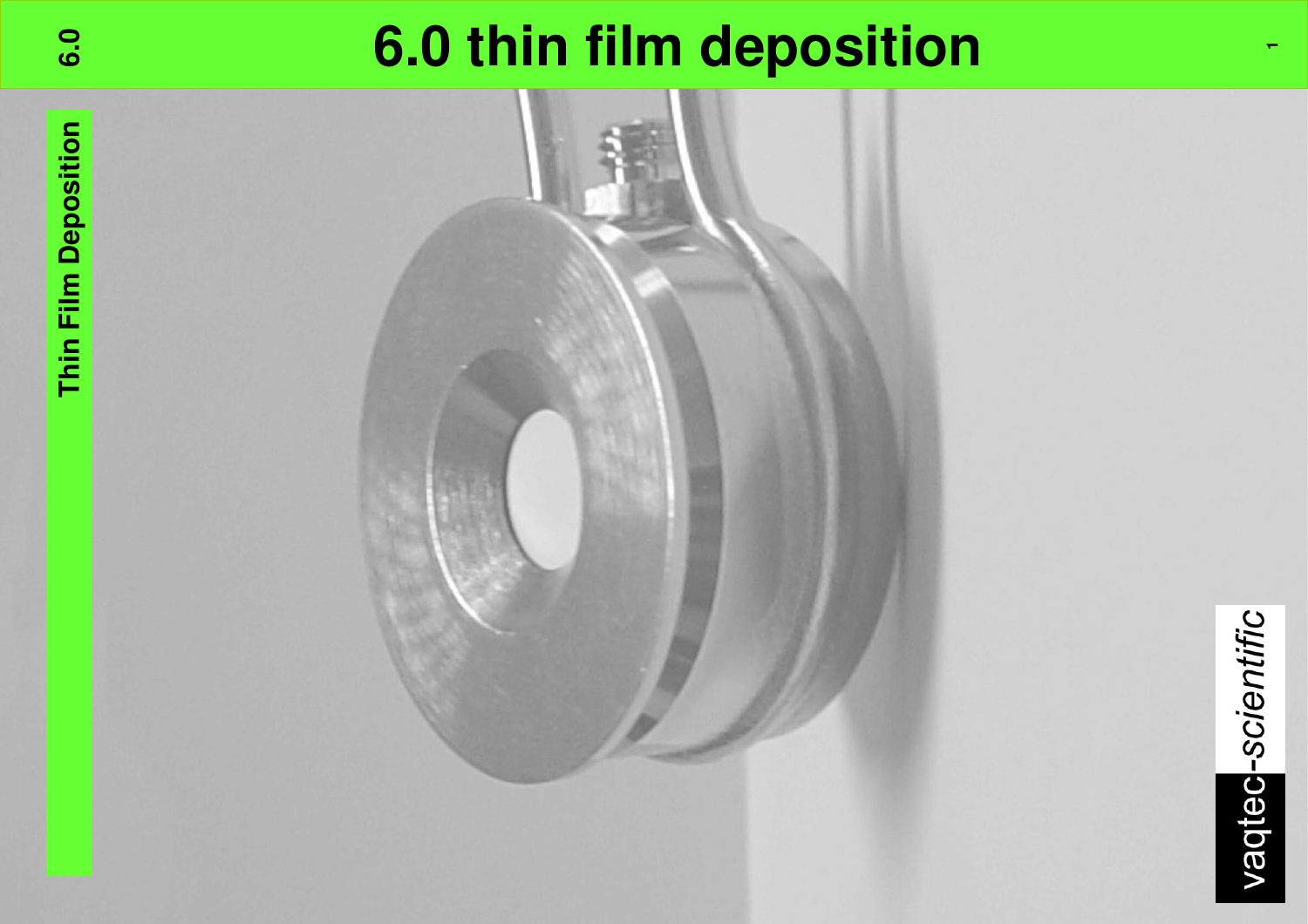## **6.0 Index**

| • Introduction                    |         |
|-----------------------------------|---------|
| • Sensor Head Kit and Accessories | $3 - 4$ |
| • Crystal Sensing Feedthroughs    | 5       |
| • Control Units                   | 6-8     |
|                                   |         |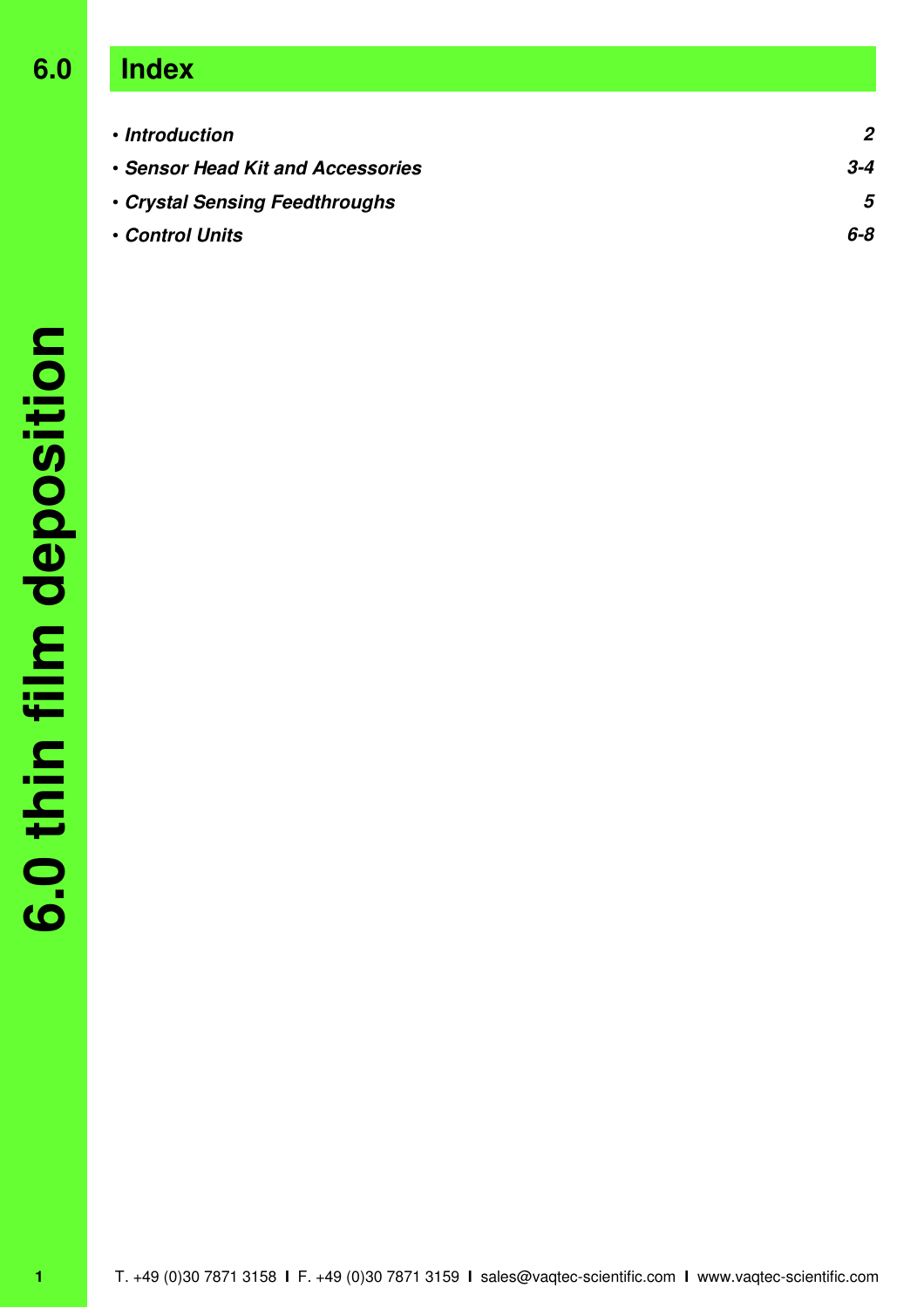### **Introduction** 6.1



We offer a full and established range of components for thin film thickness measurements. The heart of the sensing system is an industrial 6-MHz gold plated quartz crystal oscillator which is embedded into a sensor and feedthrough system. Besides 2 standard designs for the sensors we supply customized packages as well. Combined with our controllers or rate monitors that are available as rack housing or as electronic board you can easily build up an accurate system for thickness measurements of thin films.

We supply different mounting options for the sensing feedthrough, single or dual sensing heads, bakeable designs and sensing shutters.

Please contact the sales office to discuss the special needs of your application.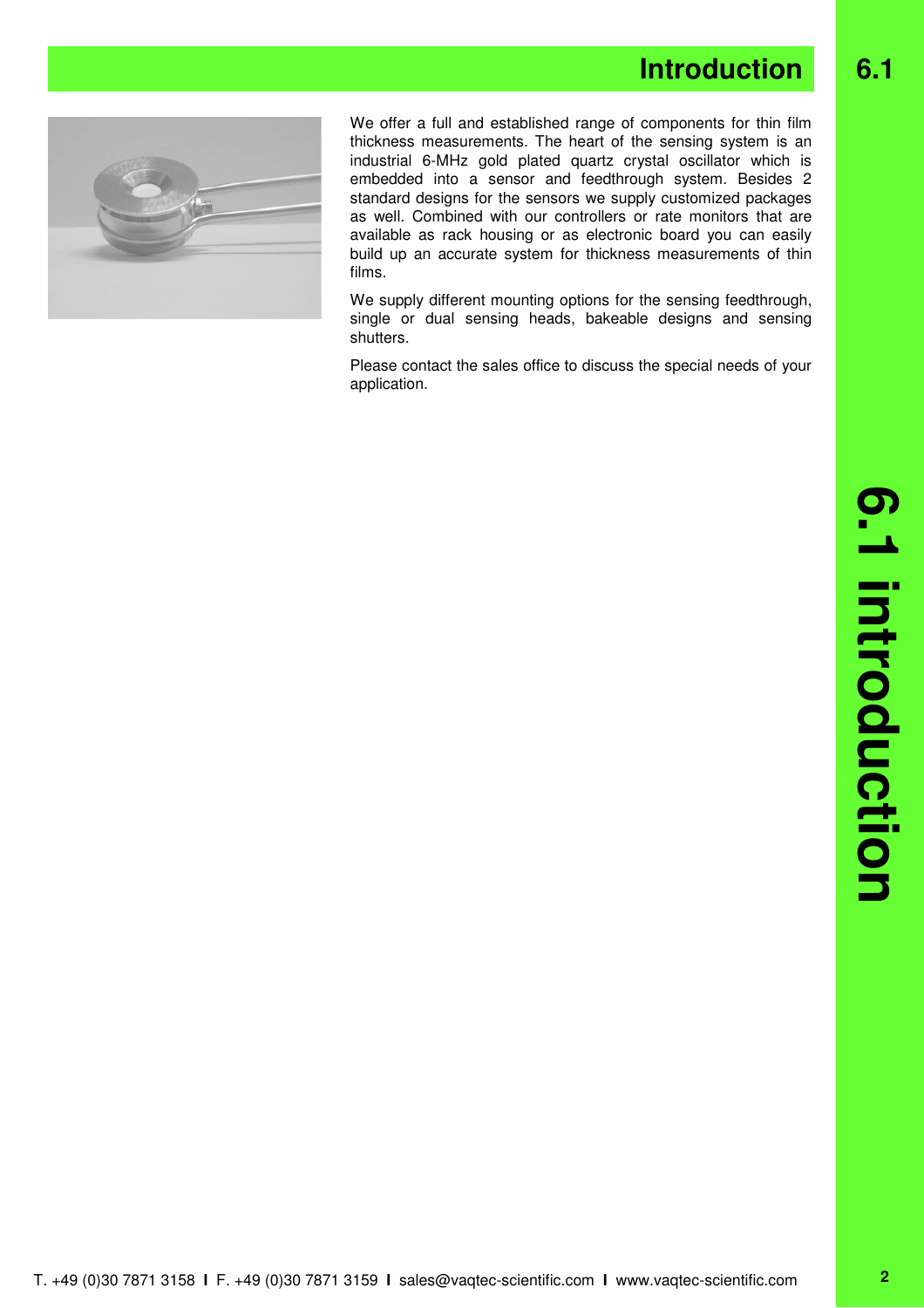#### **Description**

We supply 2 different easy-to-use sensor head kits that covers all necessary parts starting from the sensor and ending with the connector to controller or display (besides controller and feedthrough). We differ between 2 construction sets: The Low Profile kit with the oscillator plane lying parallel to the cooling lines and the Right Angle kit with the oscillator plane perpendicular to the cooling lines.

Both kits contain a sensor head that is mounted on 2 water cooling tubes out of stainless steel. Standard length of the tubing lines is 760mm and can easily be shortened to the individual length for your application. The kit covers all necessary cables like the coaxial in-vacuum cable and 2 air side BNC cables. It comes up with the oscillator itself, a pack of 10 gold plated oscillator crystals and 2 swagelok adaptors to connect water cooling lines to the feedthrough. Please note that the feedthrough itself is supplied separately as you can choose between different styles and numbers for cooling lines and electrical connections.

All bespoken components can be provided separately.

#### **Low Profile Sensing Kit:**

- Low profile sensing head, bakeable up to 175°C
- 2 in-vacuum tubes for cooling (760mm)
- Coaxial in-vacuum cable (760mm)
- Coaxial air side BNC cable (150mm)
- Oscillator (air)
- Coaxial air side BNC cable (3m)
- 1 box of 10 gold plated oscillator crystals
- 2 in-vacuum Swagelok connectors

#### **Right Angle Sensor Kit:**

- Right Angle sensing head, bakeable up to 175°C
- 2 in-vacuum tubes for cooling (760mm)
- Coaxial in-vacuum cable (760mm)
- Coaxial air side BNC cable (150mm)
- Oscillator (air)
- Coaxial air side BNC cable (3m)
- 1 box of 10 gold plated oscillator crystals
- 2 in-vacuum Swagelok connectors

| <b>Description</b>     | <b>Part Number</b> |
|------------------------|--------------------|
| Low Profile Sensor Kit | 6-BH-0010          |
| Right Angle Sensor Kit | 6-BH-1010          |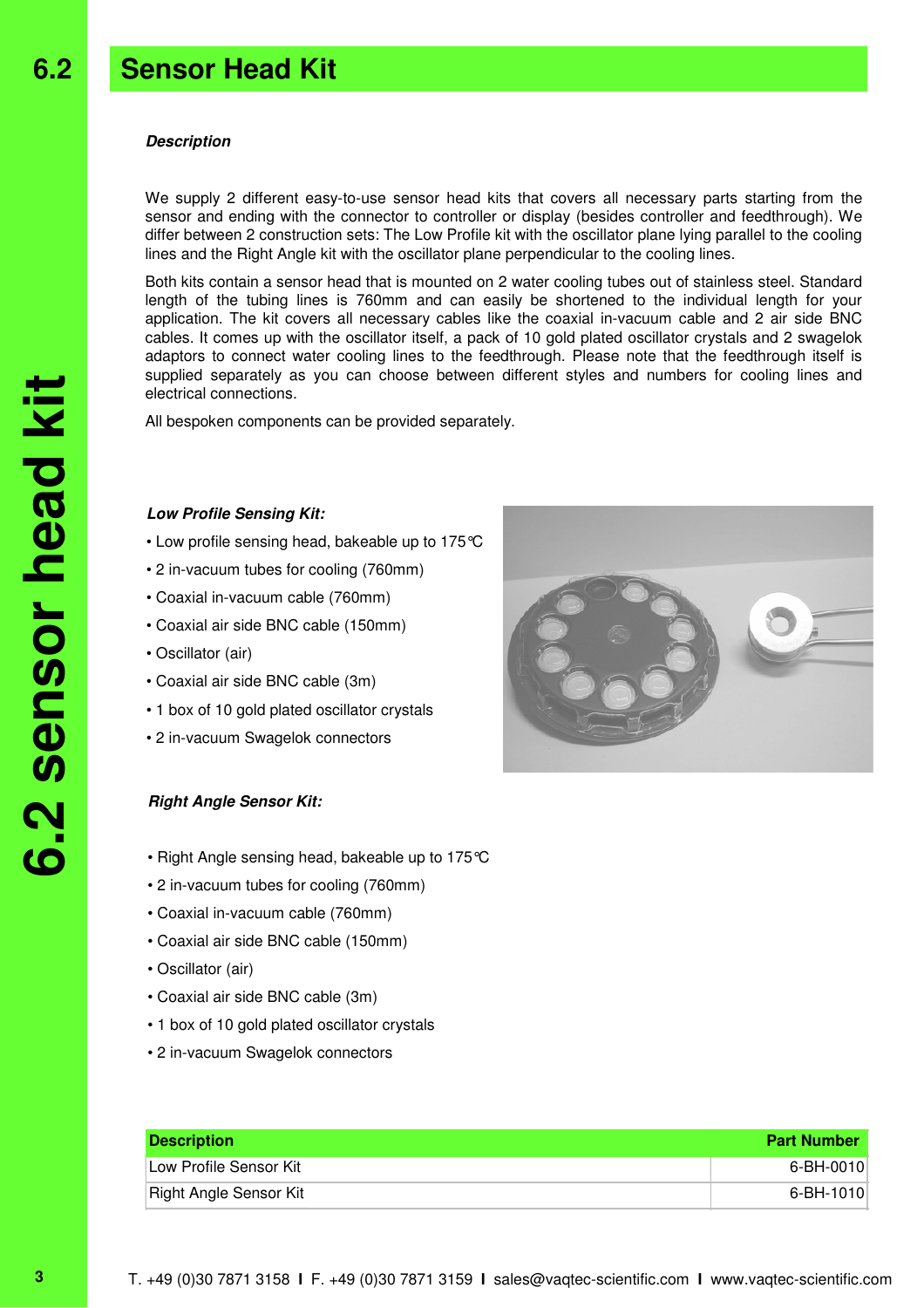| <b>Description</b>                                | <b>Part Number</b> |  |
|---------------------------------------------------|--------------------|--|
| Box of 10 gold coated sensing crystals            | 6-SA-0020          |  |
| Swagelok adaptors (pack of 2) from 3,2mm to 4,0mm | 6-SA-5120          |  |

#### **Oscillator Kit**

- Oscillator
- BNC cable (air) 150mm long
- BNC cable (air) 3m long
- 1 box of 10 gold coated crystals

| <b>Description</b>            | <b>Part Number</b> |
|-------------------------------|--------------------|
| <b>Oscillator Kit</b>         | 6-SA-1020          |
| Remote sensor oscillator only | 6-SA-9020          |

#### **In-Vacuum cables**

- In-vacuum sensor cable 250mm long
- In-vacuum sensor cable 760mm long



**Sensor Head Accessories**

| <b>Description</b>                                | <b>Part Number</b> |
|---------------------------------------------------|--------------------|
| In-Vacuum sensor cable 250mm long BAKEABLE 175 °c | 6-SA-0120          |
| In-Vacuum sensor cable 750mm long BAKEABLE 175 ℃  | 6-SA-1120          |

#### **BNC cables (air) from oscillator to feedthrough**

- BNC cable 150mm long
- BNC cable 3m long
- BNC cable 10m long

| <b>Description</b>   | <b>Part Number</b> |
|----------------------|--------------------|
| BNC cable 150mm long | 6-SA-2120          |
| BNC cable 3m long    | 6-SA-3120          |
| BNC cable 10m long   | 6-SA-4120          |

### **Accessories**

- Box of 10 gold coated sensing crystals
- Swagelok adaptors (pack of 2) from 3.2mm to 4.0mm

|  |  | T. +49 (0)30 7871 3158 I F. +49 (0)30 7871 3159 I sales@vaqtec-scientific.com I www.vaqtec-scientific.com |  |  |
|--|--|-----------------------------------------------------------------------------------------------------------|--|--|
|--|--|-----------------------------------------------------------------------------------------------------------|--|--|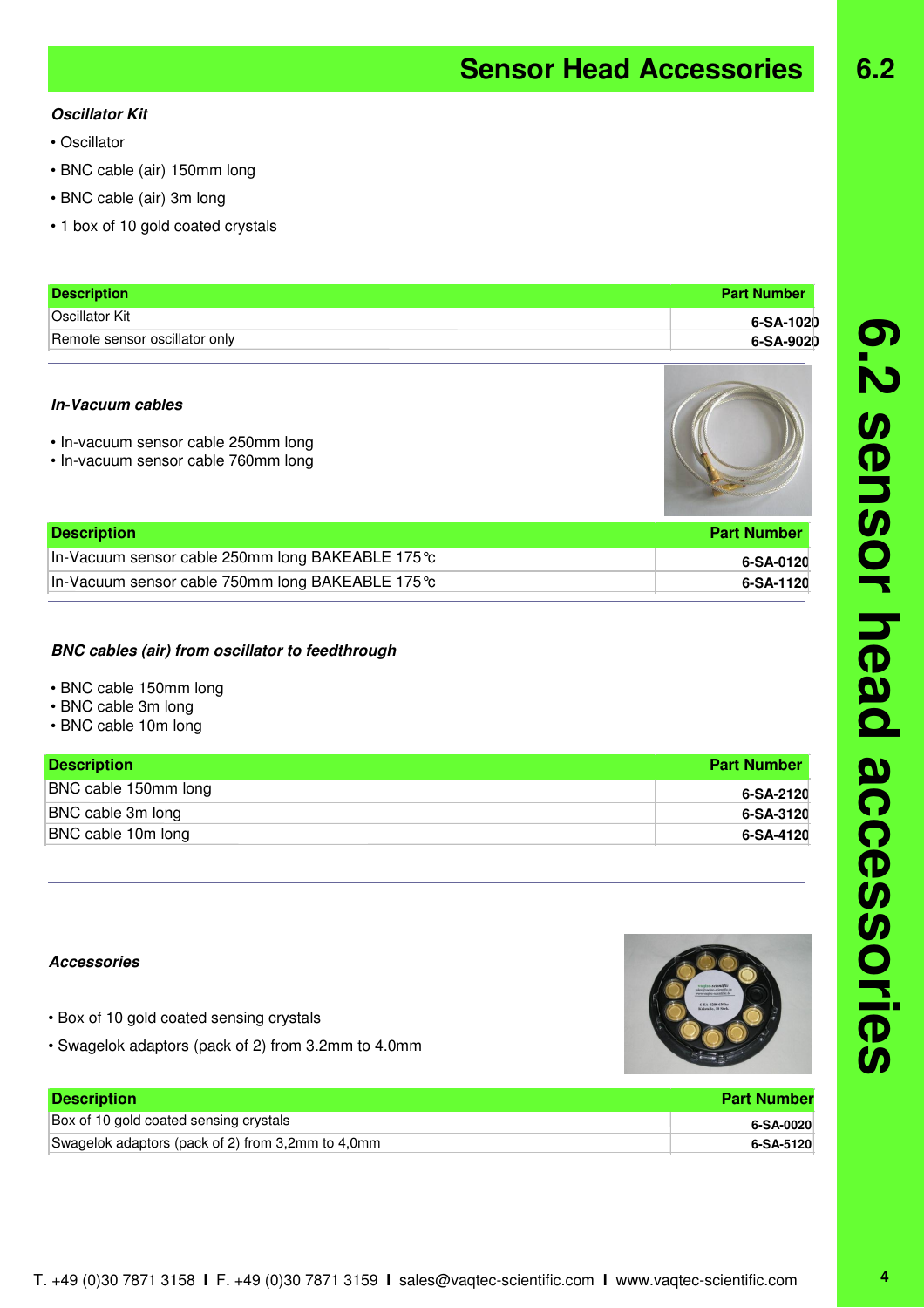## **Crystal Sensing Feedthroughs**

#### **Description**

We supply several versions of electrical feedthroughs for use with the sensing heads for thin film measurements. Standard versions are available on DN40CF and DN40KF flanges, assembled with 2 tubes and 1 coaxial feedthrough BNC-to-Microdot with included air side connector. Baseplate versions or customized versions with a different number of tubes or feedthroughs are available on request. Plesae call the sales office if you prefer the sensing head already welded onto a feedthrough.



- Voltage: 500VDC
- Current: 1 Amp
- 
- max. bake out temperature: 150 to 400 °C

• Impedance: Non constant

| <b>Description</b>                                                               | <b>Part Number</b> |
|----------------------------------------------------------------------------------|--------------------|
| Crystal sensor feedthrough on CF40 with 2 water lines 4mm OD & 1 BNC to Microdot | 6-CF-0040          |
| Crystal sensor feedthrough on KF40 with 2 water lines 4mm OD & 1 BNC to Microdot | 6-CF-2040          |

As an option we supply complete sensing head feedthroughs with a shutter as well. Dual sensing heads can be provided on request.

Please call the sales office if you prefer the sensing head already welded onto a feedthrough.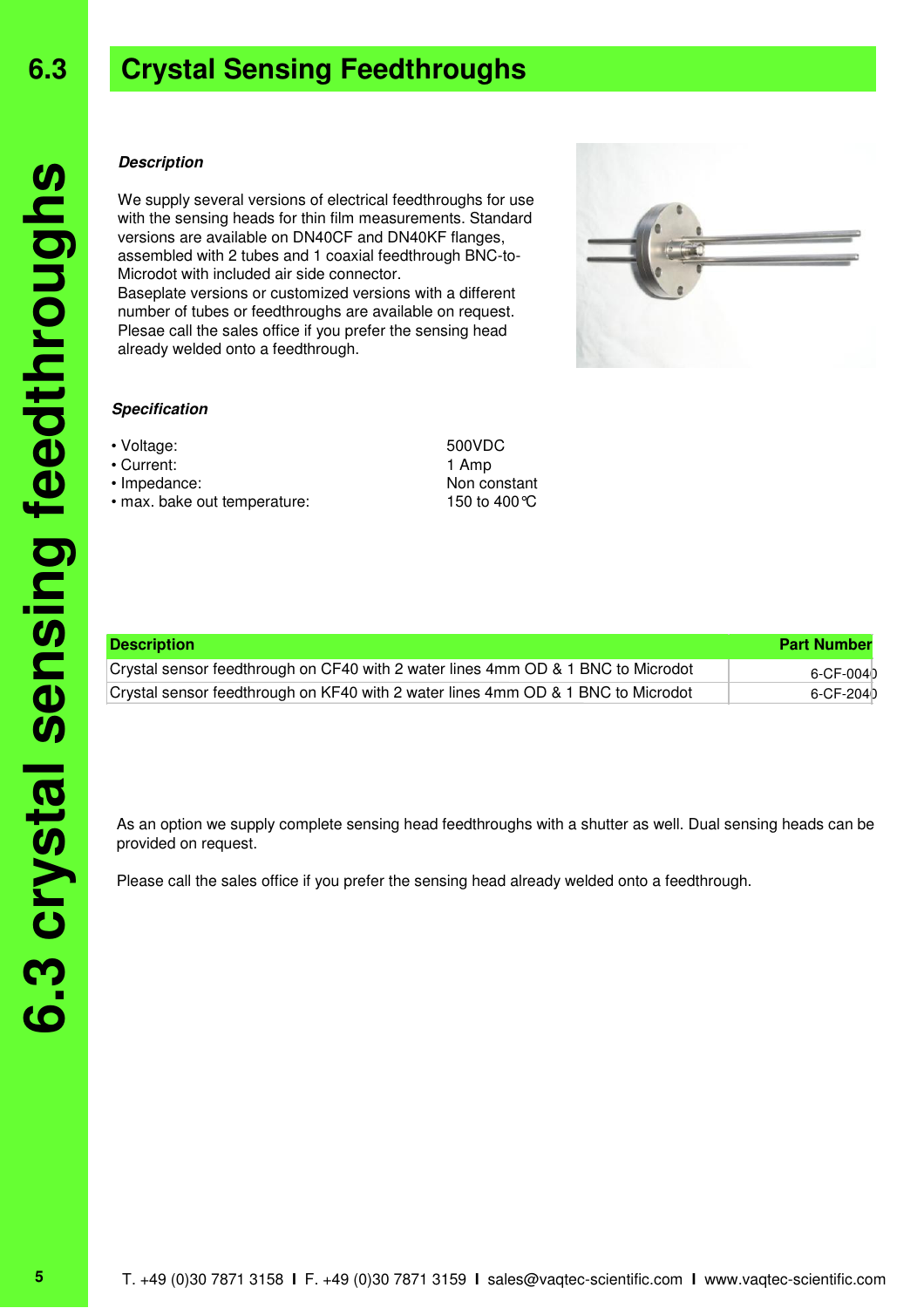**6.4**

#### **Description**

For film thickness measurements we supply the easy-to-use rate monitor STM-100/MF. With a compact design it provides a multi-film program storage with the possibility of high-resolution and high speed measurements using a 6 Mhz oscillator sensing crystal.

#### **Specification**

- Resolution: 1 Å Thickness
	-
- Rate resolution: 0.1 Å/s
- 4 measurements per second • High accuracy:  $\pm 0.5$ % thickness  $\pm 1$  count
- Shutter and Limit I/O Relay Outputs
- Analog Output of Rate or Thickness ±0 to 10V 12 bit resolution
- RS-232 Interface
- 
- Relay Output: 1) Shutter Control
	- 2) Thickness Set point
	- 3) Timer Set point
	- 4) Crystal Failure
- 

:

- Remote Input: Four TTL Compatible inputs 1) Open Shutter 2) Close Shutter
	- 3) Zero Thickness
	- 4) Zero Time





| <b>Description</b>                                    | <b>Part Number</b> |
|-------------------------------------------------------|--------------------|
| STM-100/MF thickness rate monitor CE with RS-232 port | 6-TM-2030          |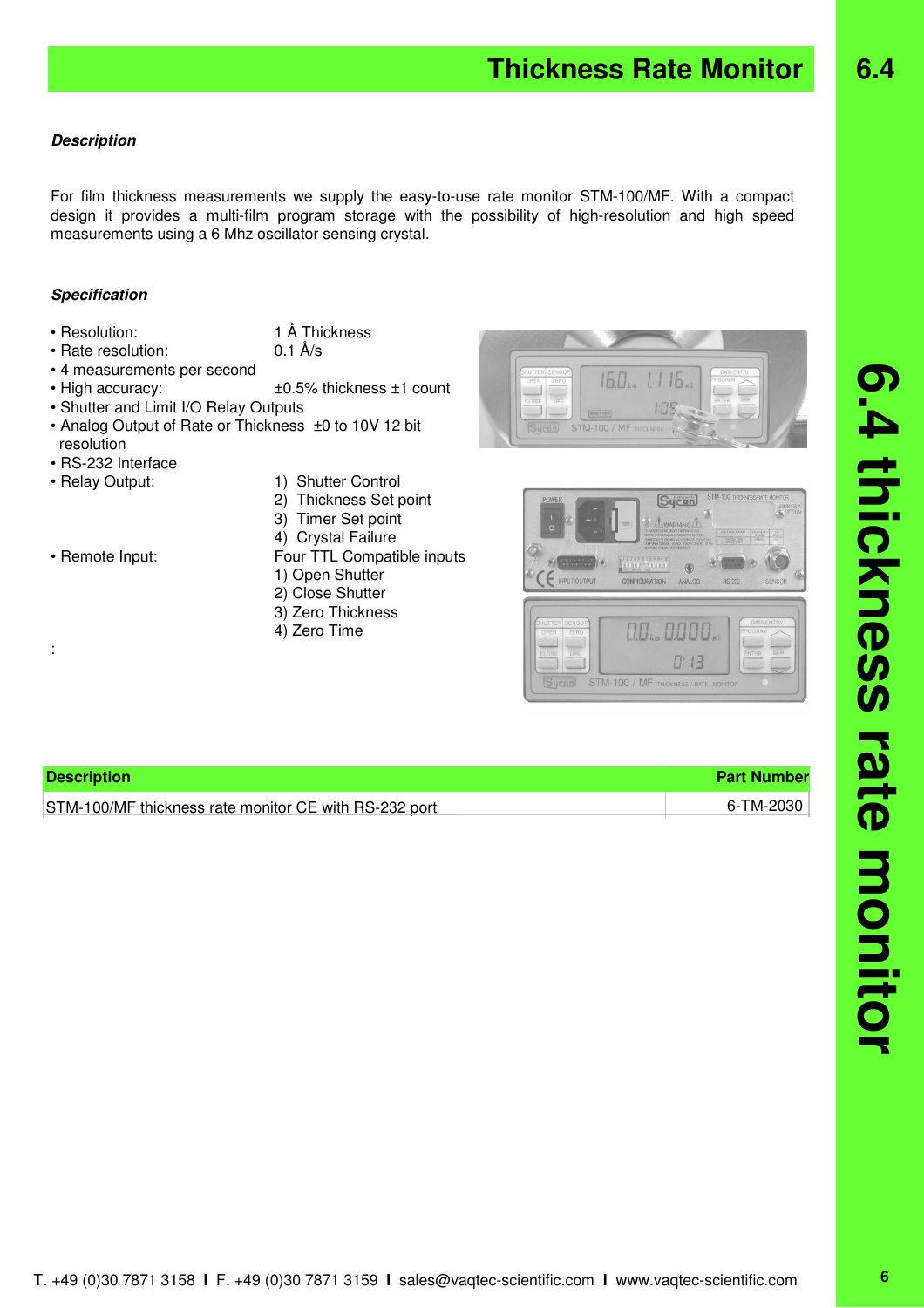#### **Description**

As an alternative to the rate monitor we supply this compact single board for thin film thickness measurements.

Including all necessary software the compact board allows via the RS232 interface a direct monitoring with a lab PC.

2 versions can be supplied: The compact set top box STM-1 with the oscillator already on board that shows a competitive cost-performance ratio. Please keep in mind that the distance from sensing head to the board can have a maximum of 762mm (30"). When greater distances should be achieved the STM-1X can be used with a remote oscillator..

#### **Specification**

- 10 Measurements per seconds
- 0.01 Å/s Rate display
- Single +5v Supply required optional wall power supply module available
- RS232 / RS485 interface available
- Software application included
- •Optional mounting case available
- Optional USB interface available



| <b>Description</b>                    | <b>Part Number</b> |  |
|---------------------------------------|--------------------|--|
| STM-1X for use with remote oscillator | 6-TM-0030          |  |
| <b>STM</b> mounting case              | 6-TM-1030          |  |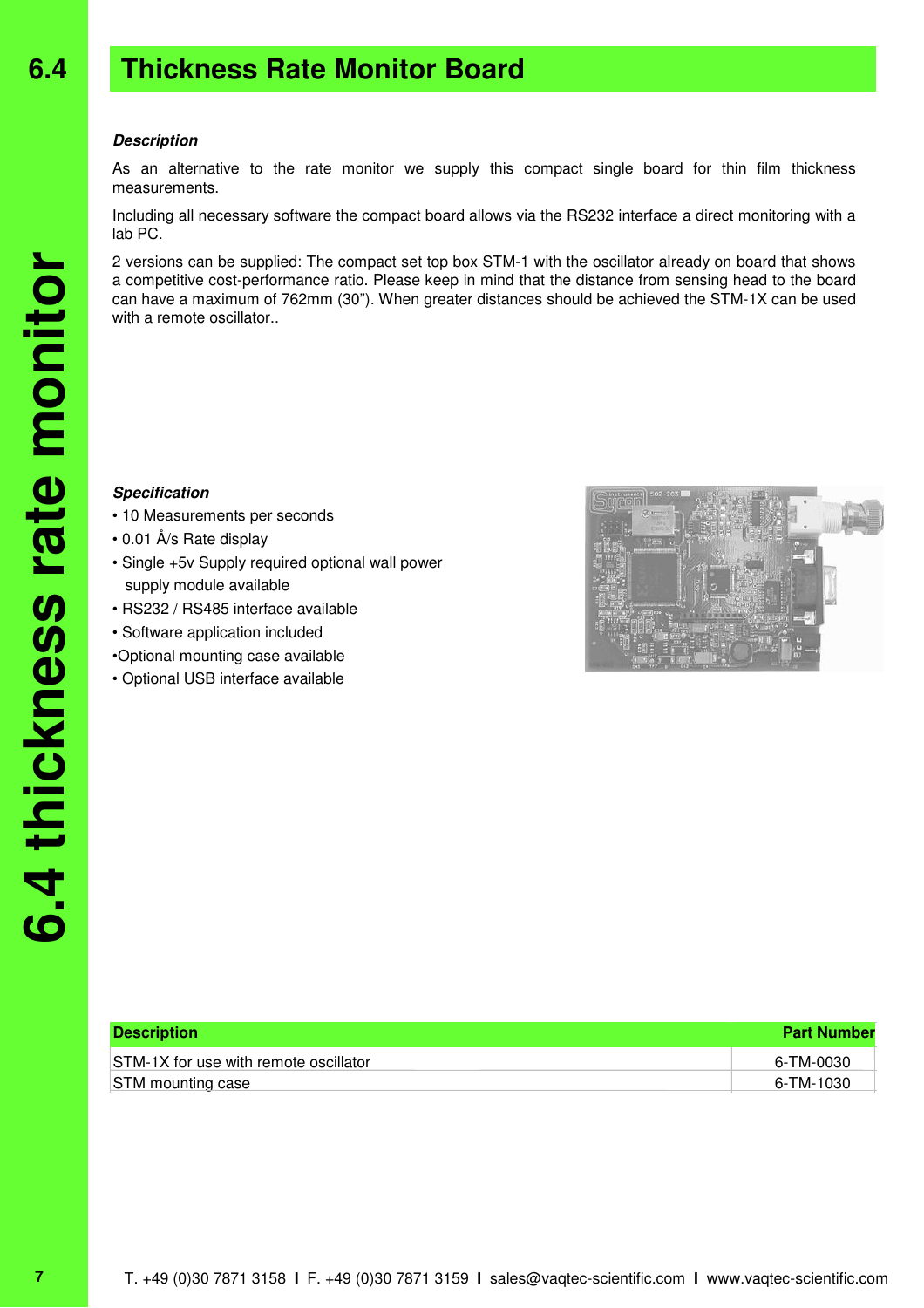#### **Specification:**

- Multi Sequence Multi-Film Process Control
- High Resolution
- High Speed Measurement
- 10 Measurements per second @ 0.0088 A / s Rate resolution
- RS232 (optional RS485) interface for serial communications
- Manifold in- and output programming possibilities

**6.4**

The STC-2000A is a high end product in thin film measurement technology. An advanced direct microprocessor system allows a manifold spectra of application: Programmable input and output structure, storage of 50 film programs and 9 process controls.

The STC-2000A allows 10 measurements per second with a rate resolution of 0.0088 Å/Measurement on each input channel.